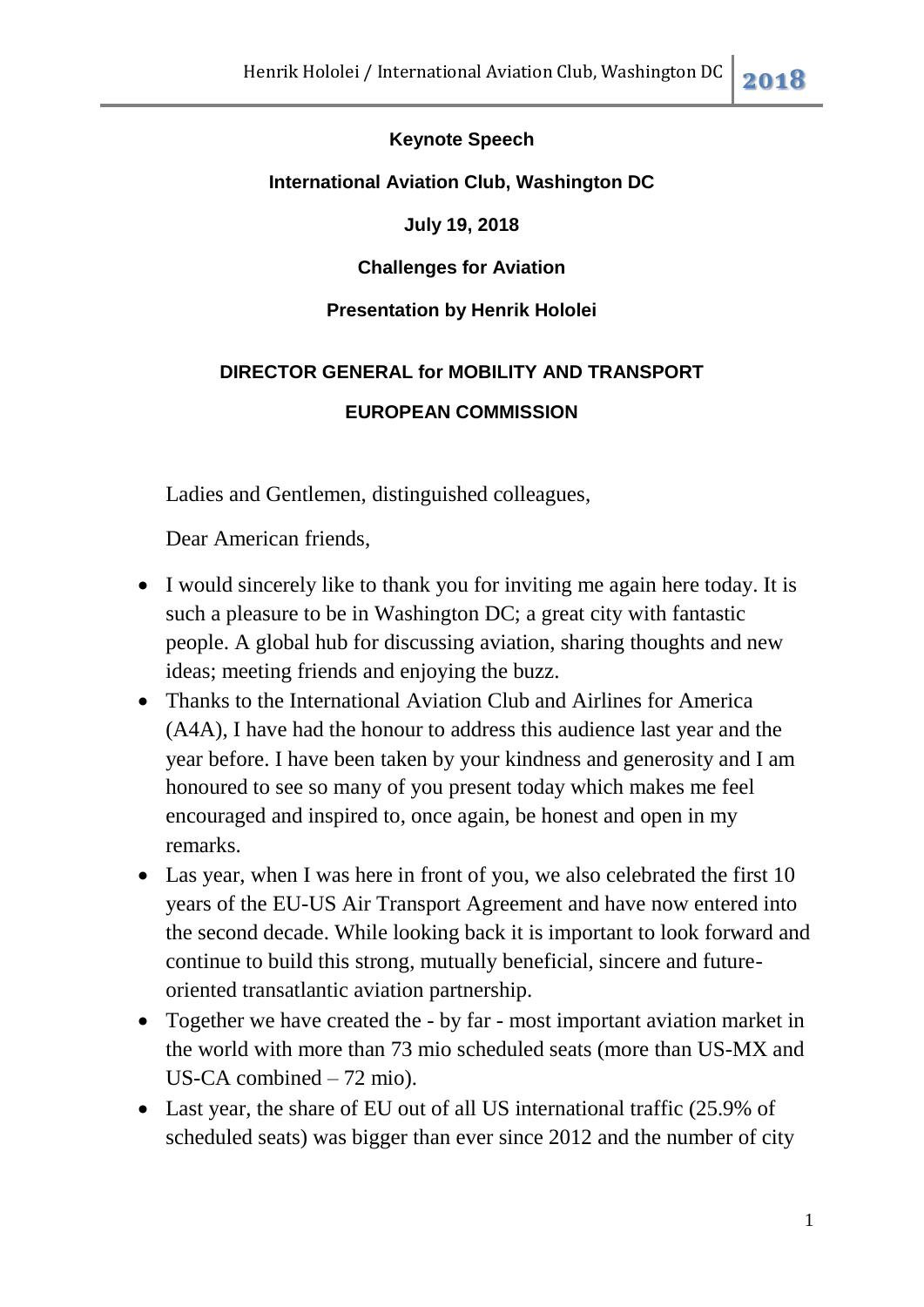pairs went beyond 300 (+12% from2016). And for our consumer it is has meant ca 300 USD saved per return ticket.

- This all reminds us that EU–US Air Transport Agreement (ATA) / Open Skies agreement has been a historic game changer that has hopefully changed the transatlantic aviation relationship forever and brought our people and businesses much closer to each other.
- Yet we must not be complacent, as other regions of the world have lately grown even faster. We had more than 50% of global market share when the ATA was signed 11 years ago; now it is only 37%. Is the time for us to shape the future of global aviation slowly running out?
- I believe that it is still possible for us to be a role model for the whole world and remain strong and globally influential. For that we must work together and prepare the next stage of our aviation relationship.
- Last year in aviation has been an exceptional, possibly even the best year ever in the civil aviation history. We had no serious safety related accidents as there were less than 70 casualties worldwide and simultaneously we managed to keep aviation secure against the constant terror threat present.
- Profit margins for the aviation sector have rarely been as generous, European carriers had collective net profits of  $\epsilon$ 7.8 bn and 2017 also marked the best year for European airports since 2004.
- The passenger traffic grew last year in Europe 8.1%. In comparison North America- another mature market - grew 4.9%. This makes Europe the fastest growing mature market, which allows us to say that Europe matters in aviation and has the potential that many thought, would not be there anymore. This is good news for us in Europe!
- For the year 2018, IATA announced that it expects airlines globally to achieve a collective net profit of €24.8bn (4.1% net margin). Passenger air travel is forecasted to expand globally by 7.0%.
- However, let's see how the oil price double now what it was last year and other factors, like higher labour costs, upturn in the interest rate cycle could impact this in the medium term.
- According to IATA, in 2017 for the first time there were globally more than 4 bn pax and the forecast is that by 2036 this would almost double to 7.8 bn pax.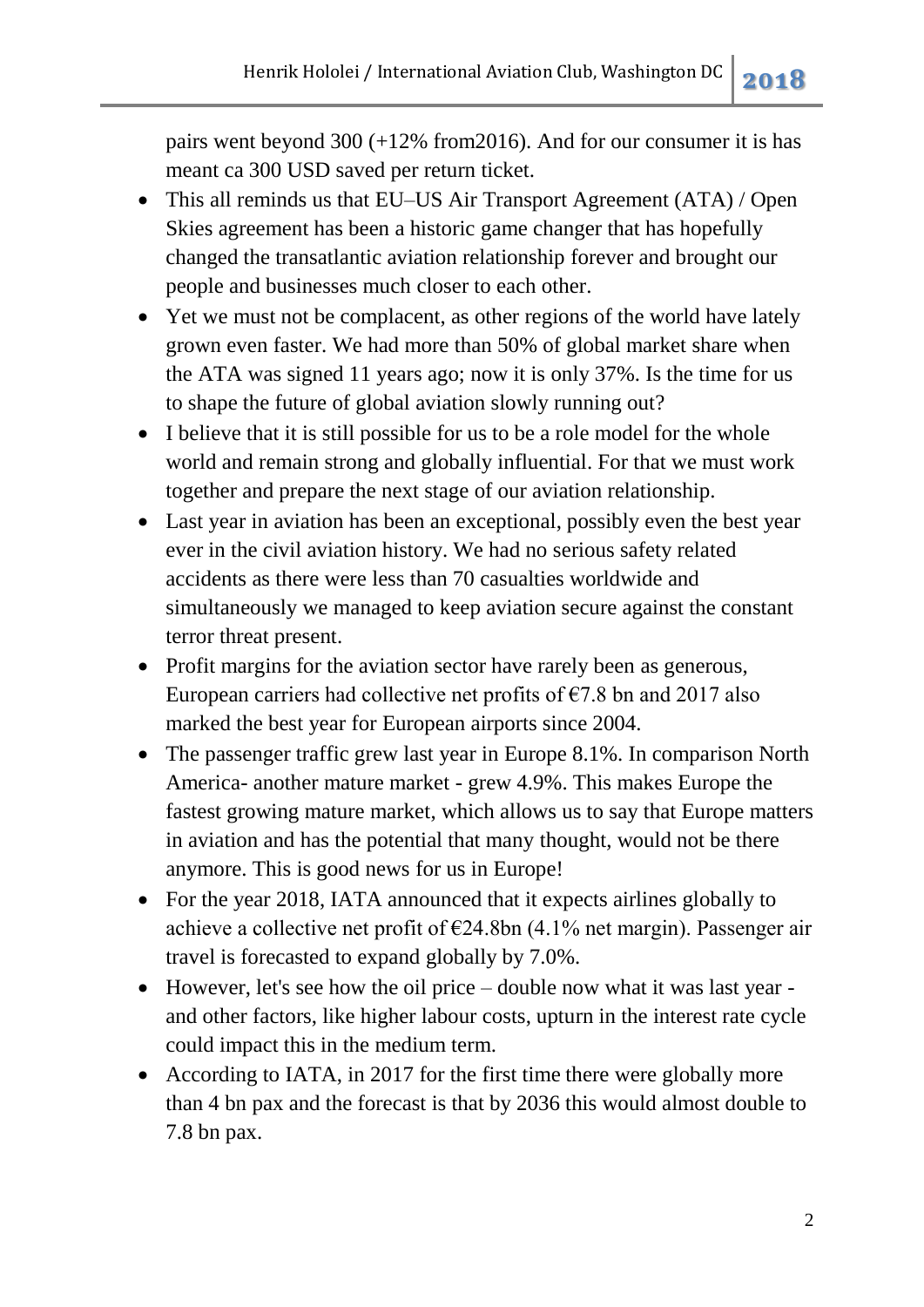- This is very good news. Aviation is about connectivity at national, regional and global levels. Almost all inhabited points in the world are accessible today within 24h. We need to protect, cherish and support connectivity. This means that we should be open to new business models and actions that are there to further enhance connectivity.
- Last year in Europe, we celebrated 25 years of the European Single Aviation Market by surpassing the 1 billion passengers' with 10,6 mio flights, with the share of Low Cost Carriers being more than 50%. This is the tribute to what open markets can achieve and how connectivity in Europe has significantly improved over the last decades.
- I would even go further and say that one truly significant achievement of the EU has been the creation of the European Single Aviation Market. This has served Europeans, supported businesses and has also created so many new remarkable opportunities. It has connected regions, families and has been a truly positive experience.
- The Single Aviation Market has unlocked new business models and lowcost airlines have made flying affordable for people from all income groups and most importantly, Europe has become much smaller, more affordable and accessible for all of its inhabitants.
- But at the conception it took bold decisions, political courage and thinking out of the box to get there. I wonder if we would still have that today, be it in Europe or elsewhere?
- Let me also underline that the European Single Aviation Market is not only about the liberalisation of all 9 freedoms but, an equally significant decision was the abolishment of Ownership & Control (O&C) restrictions that really contributed to the emergence of a genuine European Aviation Market and truly European carriers.
- If we look at this today then I believe that, in order to enhance competition and advance investments to the European carriers, we need to re-think the O&C regulation more generally. It is very difficult to understand why we have these restrictions that are not present in any other industry?
- Yes, we have antitrust immunity, alliances and joint ventures that may help working around the limitations, but they are only a substitute for a real open legal framework and global alliances have not evolved at the same pace as markets.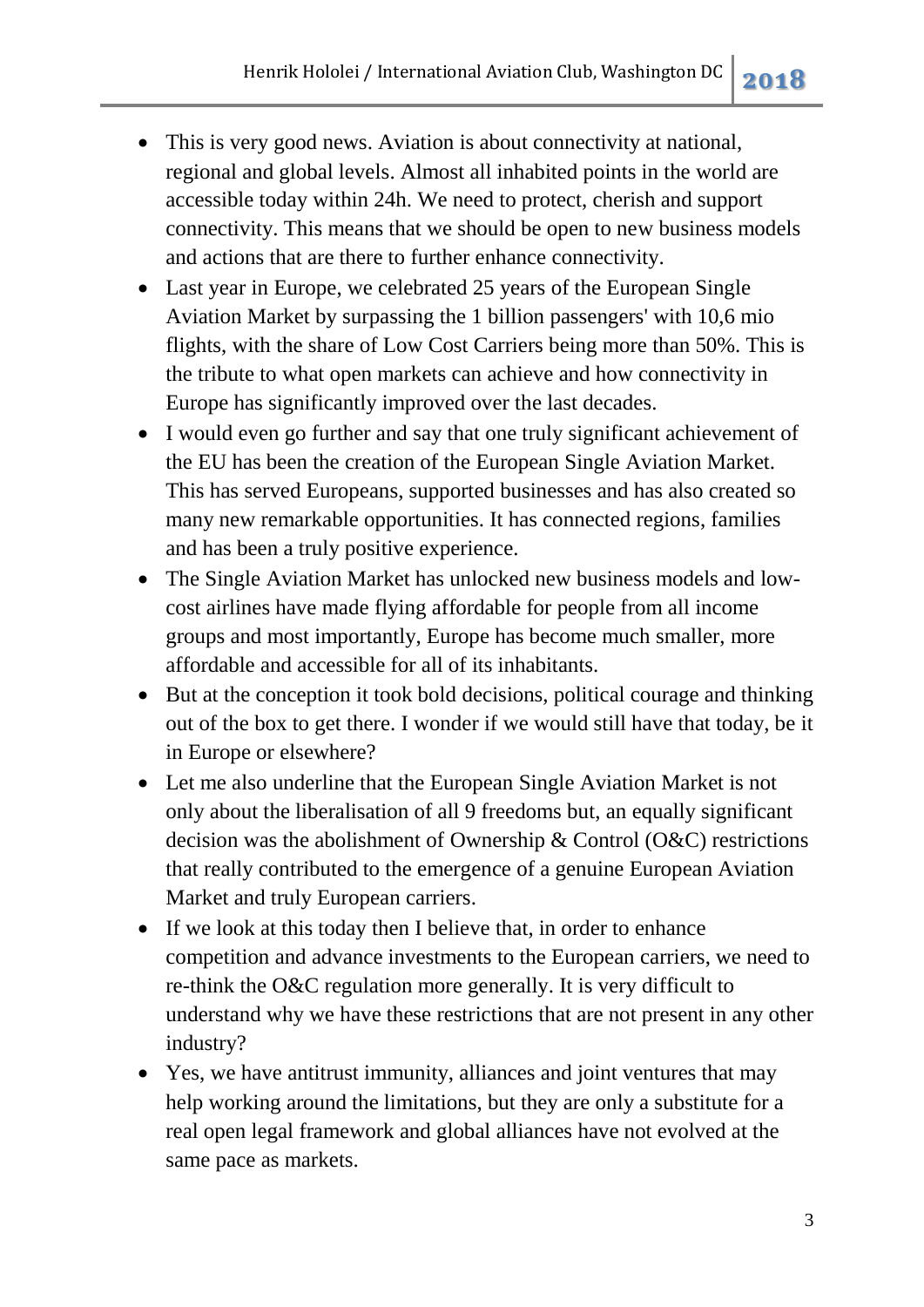- I believe in the potential of truly global carriers and, if I look at the possible challenges to the sector, then that might also be very important for the future of the industry.
- In the same spirit, let me remind you of my vision for the EU-US aviation relations that I have shared with you over the past years: a creation of a genuine Transatlantic Aviation area that combines both markets ensuring high standards, leading to high connectivity and tremendous synergies. A yardstick for the global aviation community, a lasting influence for the future development of our sector!
- This was the dream of the negotiators of the ATA and the spirit of the text of the Agreement, where we committed continuing to remove market access barriers, further enhancing at the same time the access of our airlines to global capital markets, and to lead by example. Let us not forget this common overarching goal!
- I am closely following the aviation developments on this side of the Atlantic and, at times, I am concerned that we might be moving in the opposite direction. Not only away from our commitment to the open skies but also from facts, confirmed by the very benefits have they delivered. The LoBiondo amendment that has been part of the House version of the FAA reauthorisation Bill, could risk seriously undermining the whole foundation of our EU-US ATA and put into question the whole transatlantic aviation relationship with potentially devastating effects to travel, business, tourism and cultural links between our continents.
- I am therefore very grateful to many of you here and beyond, to the US administration and stakeholders who have taken a strong stance in favour of continuing our open skies policy and respect towards EU-US ATA! We need to keep the pressure on and stand up for what we have achieved together.
- Dear friends, as a firm supporter of strong transatlantic links and close cooperation, especially in aviation, I would like to see more ambition in taking forward the implementation of our ATA.
- My experience is that EU-US aviation cooperation works very well in concrete and more technical areas, for example with FAA (BASA, ATM, and environment) or TSA (Security) or DoT.
- However, when we talk about market liberalisation, be it further traffic rights or the liberalisation of O&C, our cooperation becomes more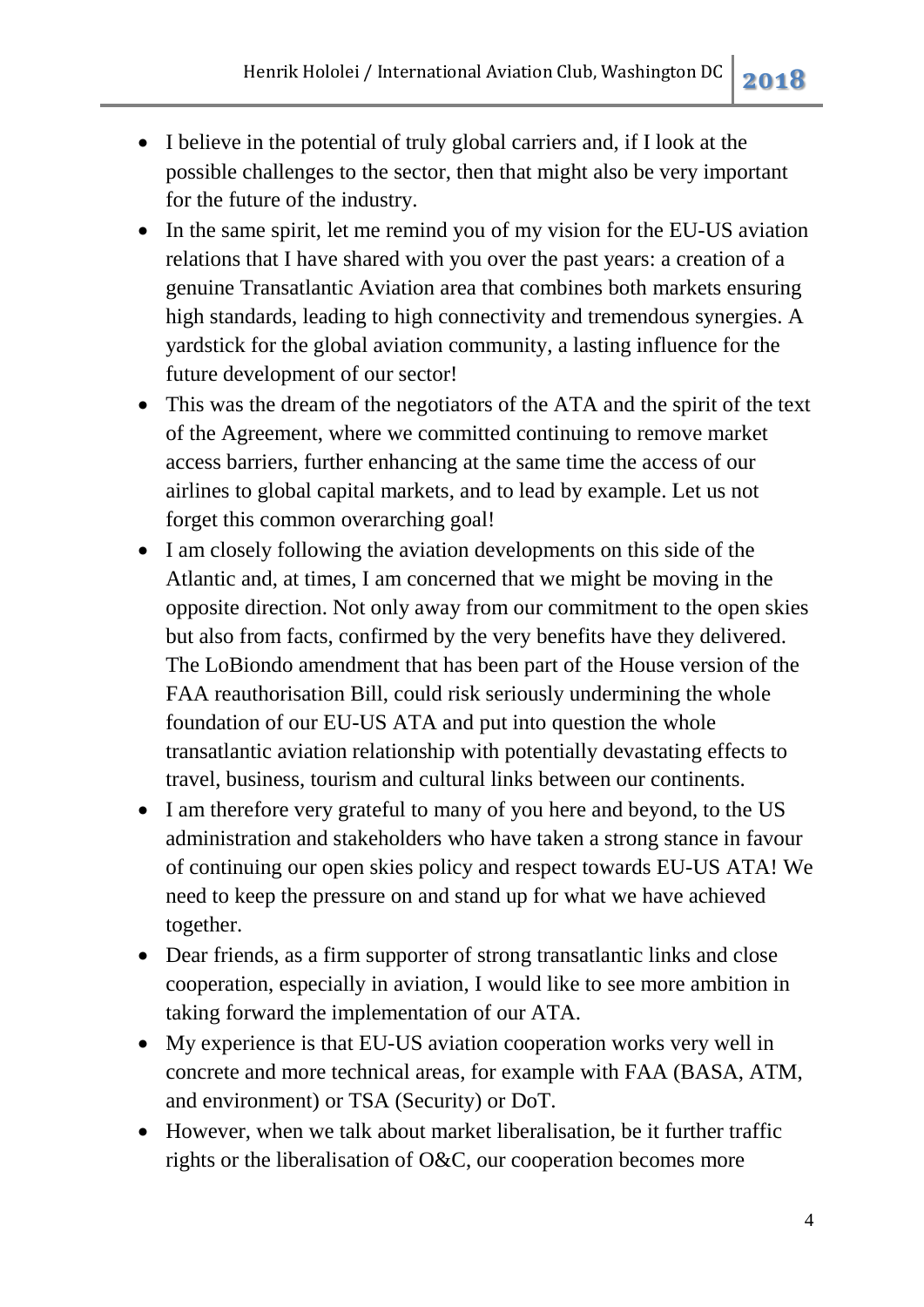complicated and we have so far not lived up to the commitments as set forth in the Agreement.

- Let me remind you that in Art 21 both sides committed to continue to remove market access barriers, enhancing the access of airlines to global capital markets, and to encourage other countries to follow.
- This article provides that upon legislative change in the US, the EU will agree to reciprocally allow majority ownership of EU airlines by US nationals. Also, that upon legislative change of the EU noise regime, the US will grant additional market access to the EU and to ease current restrictions for ownership of third country airlines owned by EU interests.
- The EU has changed the noise Regulation as set forth in the Agreement but this has not transformed into granting additional rights, but rather brought us into dispute about the effect of the measures.
- Europe has raised this and explained it on many occasions in the Joint Committee (JC) but the US still considers that we have not complied with the ATA requirement.
- To me, the Agreement has all necessary building blocks in place in order to defend it, solve differences and pursue deeper cooperation. But more importantly, the Parties should have the courage to live to their commitments and not hide behind obscure reasoning. We have done so in the case of wet lease and we would expect the US to do the same concerning noise.
- Let me also say, a couple of words about the JC. I would like to see more strategic, frank and creative discussions in the context of JC about how to further develop the EU-US aviation partnership. We are not living in a static, but rather in a dynamic environment and being content with the status quo does not allow us to maintain the lead in global aviation.
- After the formal part we should spend ample time in discussing the strategic aspects of our future cooperation in a more informal setting. I would also be keen to see more discussion among ourselves about our cooperation with third countries and I think it could be useful to share our views about our relationships with China or Gulf countries as part of the overall strategic brainstorming.
- We could also alternate between roundtable, strategic JC meetings, and regular JC meetings. But for that we need ambition and vision and commitment from both sides. Let me assure you, that we have this on the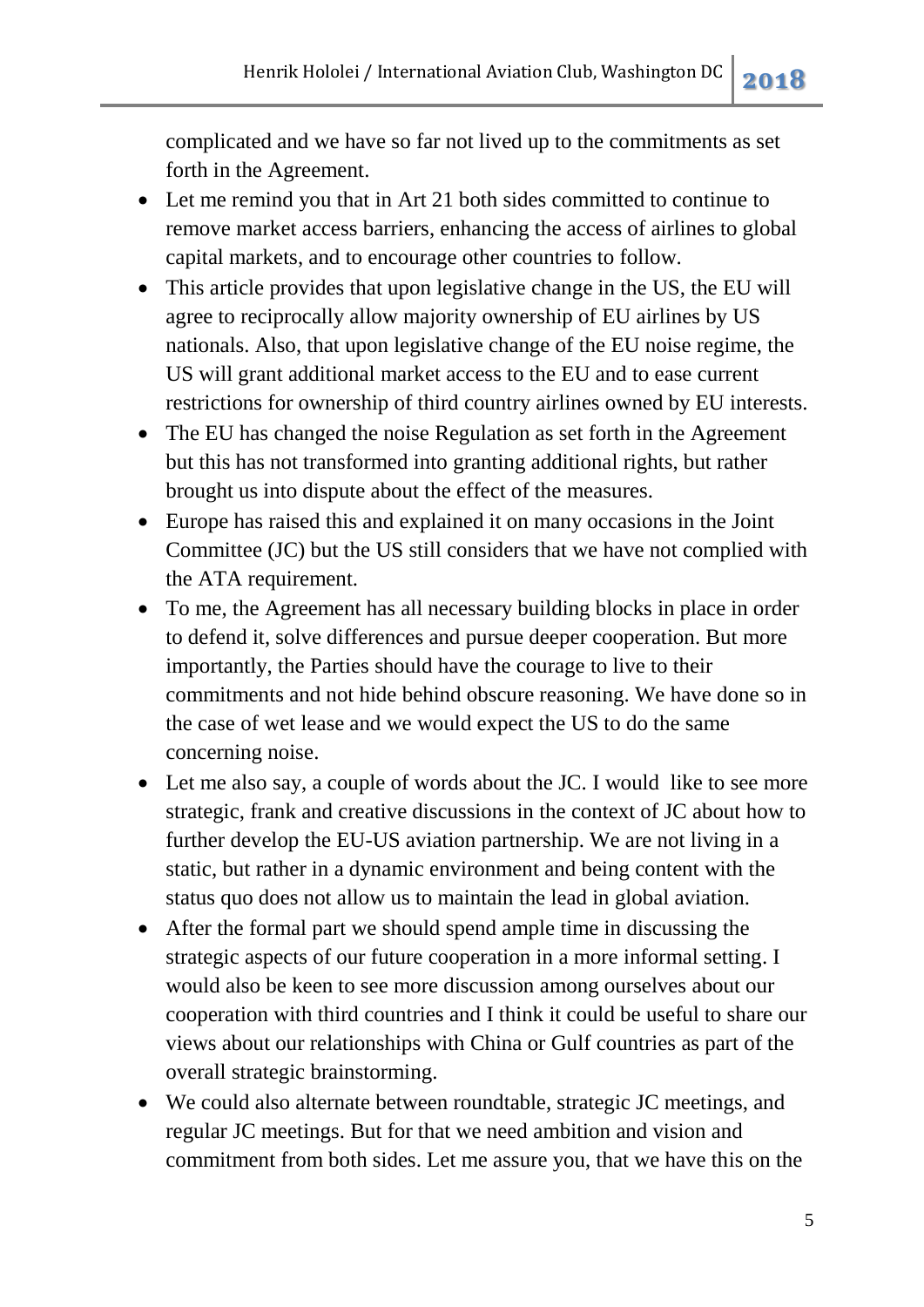EU side and my team and I would be very committed to take this relationship further.

- Let me also point out in this context, how much I appreciate and equally envy the role that A4A plays in this cooperation. A4A is fully on top of all developments in the EU both at European and at Member States level and delivers a well consolidated input to JC discussions. Nick, Sean, Keith and the team, thank you so much for that.
- In Europe, we unfortunately do not yet have a similar partner in A4E but I very much hope it will change one day.
- As to the issues under ATA, you have heard me saying this here before that, for me, an essential area to make progress, which we have not made yet, is the liberalisation of the O&C framework.
- These are historic remnants of this global, competitive and vibrant sector. We should have the courage to change and normalise the air transport industry in this particular domain.
- I know it is a political issue and I am not ignoring the current trends and sentiment in this country but we used to show how to advance things to the rest of the world. Are we now happy and pleased to see how China and others would take over the void we, the "so-called West", is going to leave open?
- I leave it as rhetorical question but still a valid question to ask. The status quo will not last forever and as global trends start to change very soon, I am not sure anymore that we will be modelling them if we put aside the ambition and do not dare to think globally but revert to a purely national agenda.
- Let me also remind you that our ATA provides all, and now tested, dispute settling mechanisms. If we have an issue, we go to JC and if we have no solution we go to arbitration. Partners who respect each other should be faithful to both the letter and the spirit of the ATA and do not retaliate without first going through the legally binding avenues for solving disputes.
- In this context, I welcome that, despite the unprecedented regulatory delay, we have upheld our ATA in spirit and legality concerning the foreign carrier permits to NAI and NAUK. The NAIs, Levels, and every single new flight added by any US or European carrier is a positive sign that our transatlantic market is stronger than ever, more interesting than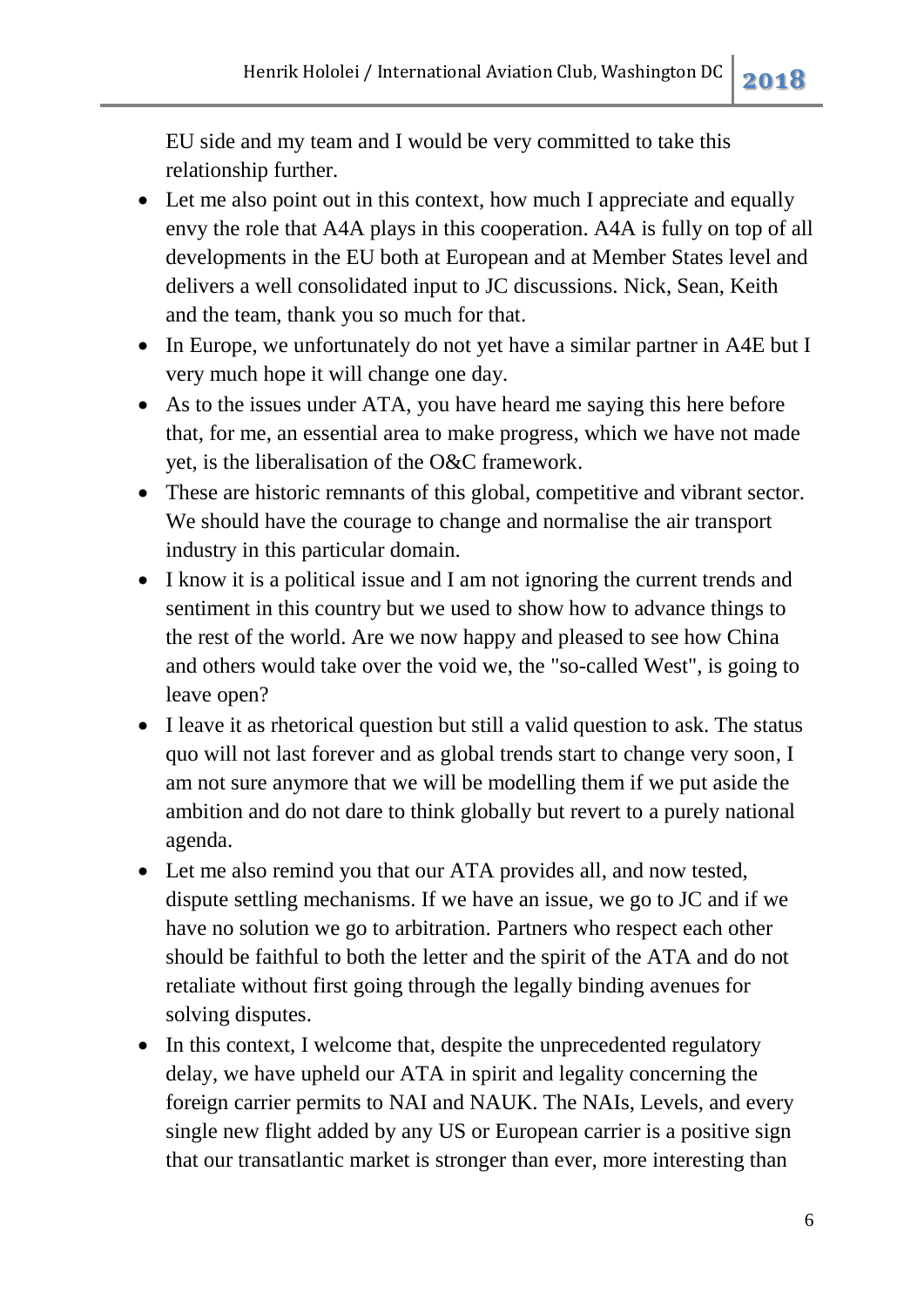ever and provides continuously a good growth potential. Let's keep it like that and focus on the future by creating new opportunities for our people, businesses and aviation community.

- Dear friends, people often ask me what would be the three key challenges for the global aviation industry in the next years to come. I presume there are different answers, depending from which angle to look at but let me give you my take.
- A couple of months ago I had the honour to speak at the European Aviation Club in Brussels. I underlined that for European aviation the most important issues to focus on during the next decades are the 6Cs – capacity, connectivity, competition, consolidation, cooperation and CORSIA - the environmental sustainability of global aviation.
- If I have to take a more global look and focus on just three issues then the main short, medium and long term challenge we have is the lack of available capacity on the ground and in the air.
- This is particularly true for Europe but we also see this in Asia's fast growing aviation markets. I believe that it would equally seriously hamper any significant future growth in Africa and the creation of the Single African Aviation Market and the same challenge concerns also US.
- Eurocontrol just published the "Challenges of Growth 2018", which is an excellent paper to read and its analyses clearly indicated capacity constraints being the biggest challenge in European aviation, reinforcing the same point that we have been making over the last years.
- This challenge concerns all of us the States, aviation regulators, economic operators and, of course, it affects our travelling public. If we do not increase capacity, it is estimated that in Europe by 2040 there will be 1.5 M flights in demand more than can be accommodated, which would mean that 160 million passengers would be unable to fly. And delays could be ca 20 min per flight at peak times if no appropriate action is taken.
- Studies have also highlighted that the potential adverse impact of capacity constraints on consumers results in higher air fares and by 2035 could lead to a decrease of around 800,000 jobs and an annual loss in GDP of up to around €50 bn at EU level.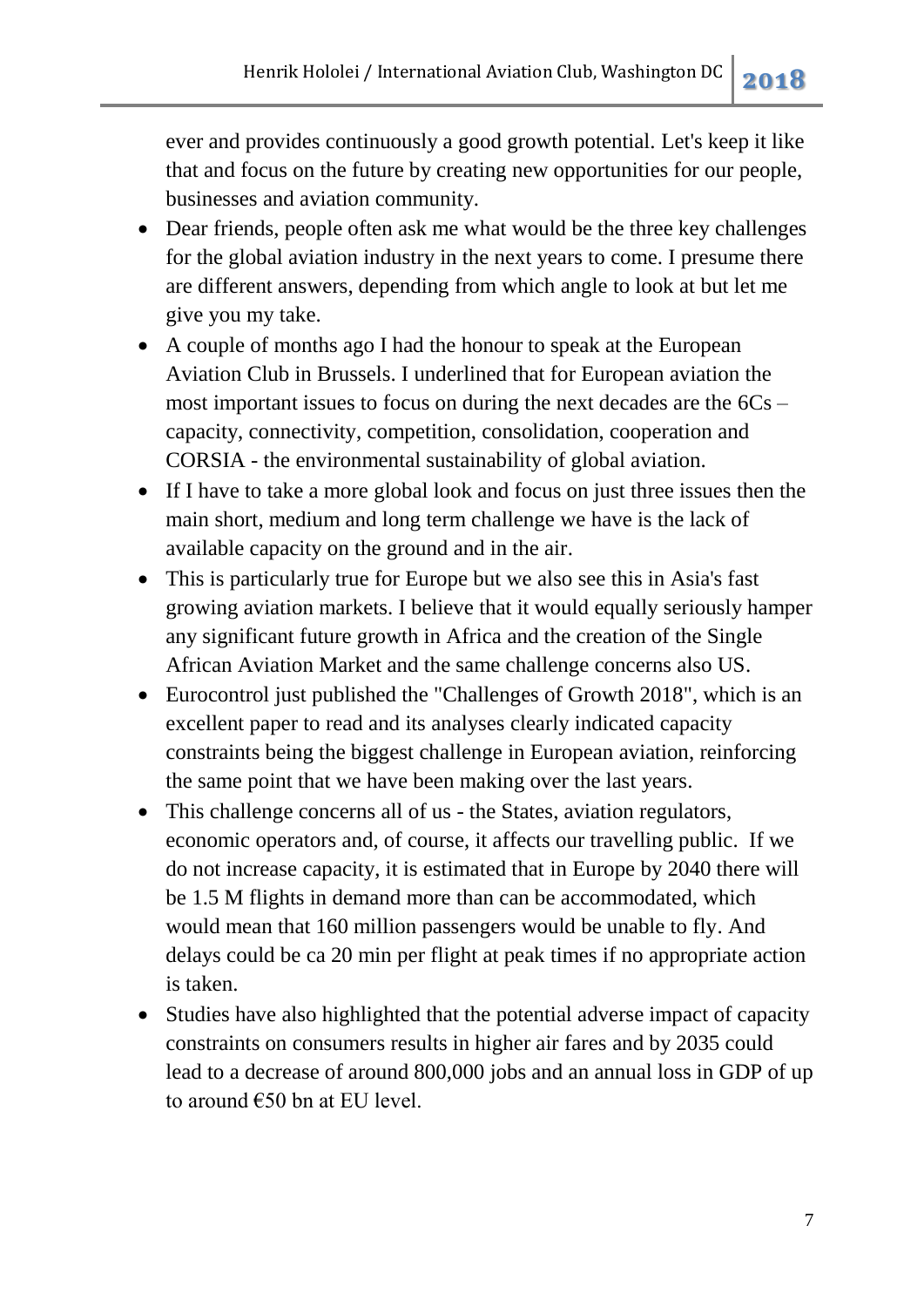- The second biggest challenge we face today in the global scale is to me protectionism driven by an agenda influenced by renewed nationalism and wide-spreading populism. I call it the rise of lumpen-politics.
- In the beginning of my speech, I recalled the positive growth in the aviation sector. But it should not be taken for granted. Opening up the markets has fostered air travel and made people to go around the world.
- Globalisation helped to tear down the borders and create a lot of business opportunities. It made the world a better place and it has also allowed the President of IATA, my good friend Alexander de Juniac, to call aviation "the business of freedom".
- Freedom means the freedom to travel but also the freedom to provide services and do business. Opening up the markets has served this positive agenda every single time and has given a lot of new opportunities.
- Protectionism is not serving that purpose. It leaves a flawed picture of temporarily increased job security but after the first indirect effects this quickly evaporates. It is important that Europe does not fall into this growing camp but continues to fight for global open markets that serve us the best.
- Global open markets do not mean that there are no rules, on the contrary the predictable legal frameworks like Comprehensive Air Transport Agreements (CATA) serve and protect us best as they provide dispute settling mechanisms and help to forge real aviation partnerships. EU-US Agreement is the best example of that and still remains the most significant global aviation agreement.
- We also have ICAO, the only multilateral fora for aviation and we must make the best use of it. Multilateralism has been the basis of the functioning of global institutions and I wish to reaffirm our strong commitment towards ICAO and praise the excellent work they have done in raising the global bar in aviation safety.
- Aviation is a truly global industry and will need global solutions. Openness and globalisation have brought a lot of good and we all here have been pleasurably reaping the benefits of these policies and these global trends. In the past, these solutions have been delivered by US and EU but how about tomorrow?
- The third challenge for me is the current political and economic unpredictability and volatility around the globe. What do I mean by that?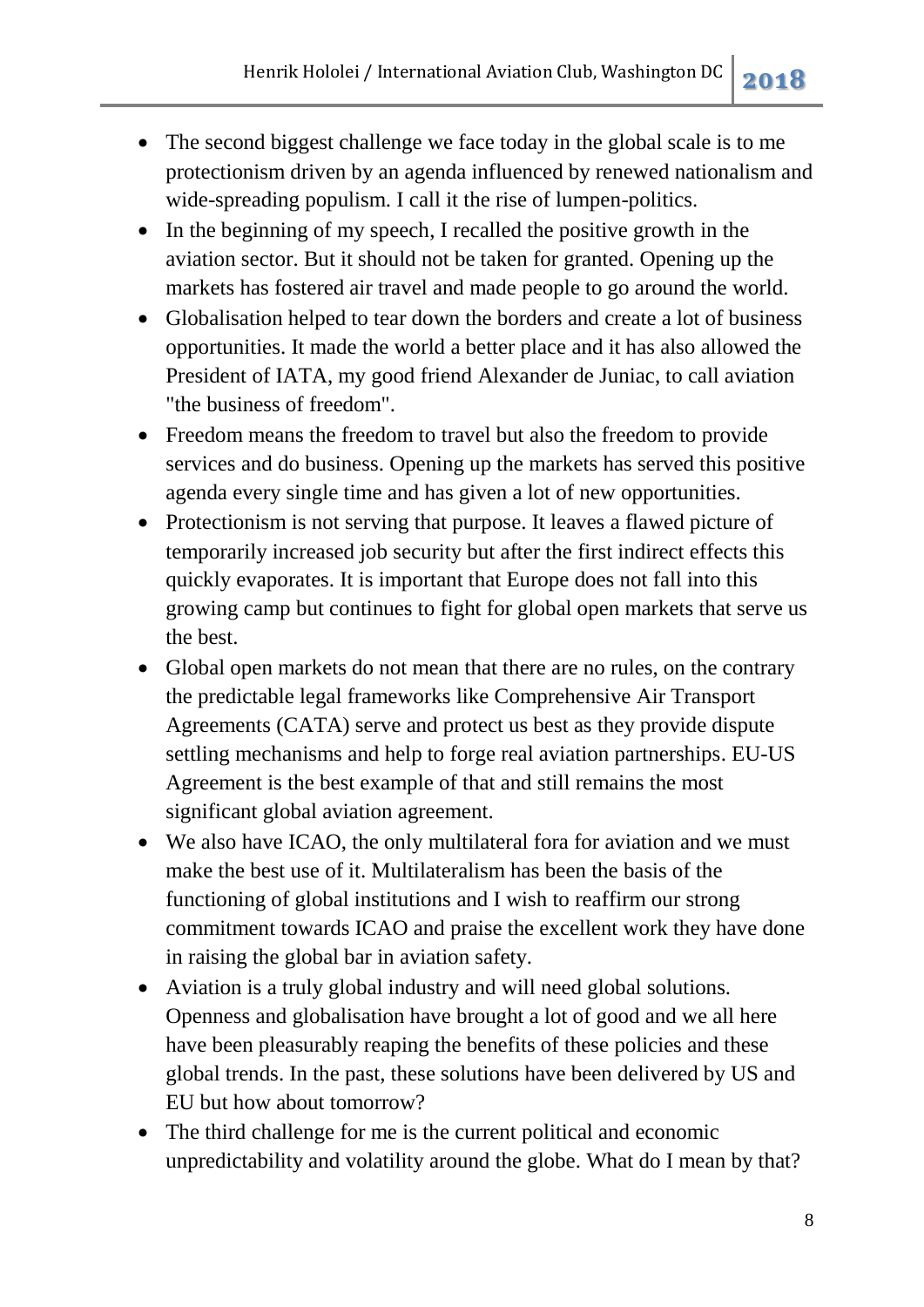Well, world politics has hardly been so unpredictable with conflicts looming in different continents. This is not giving us confidence of overall stability and wouldf directly affect the economic development.

- It means that we must be well aware that in a globalised world the effects have a much wider influence on all of us than it used to. And this is particularly true for aviation – one of the truly globalised industries that connect people and businesses.
- The world around us is also much more connected and globalised. Events in one part of the world have repercussions in other parts of the world more than ever before.
- This in turn has internalised volatility and unpredictability to the crude oil price inter alia the kerosene price. It is without doubt that the good profits of the aviation industry would be severely hampered by the oil price and could lead to airline exits from the market as well as to further consolidation in the market.
- While consolidation can have positive effect it is very important that this would not mean a kind of consolidation that significantly limits competition and connectivity.
- In this context, let me just say that I am very pleased with the current European model of consolidation where the 5 largest carriers make up less than 50% of the market (45,4%, compared to 41% in 2009).
- Having said that I want to underline that EU and US have different markets and slightly different business models and one is not better than the other to that effect.
- Ladies and Gentlemen, we are constantly facing security challenges in global aviation. We need the highest level of security for the credibility of aviation and for our passengers and cargo.
- While we remain concerned and alert to the traditional threats such as improvised explosive devices, we have to demonstrate our capability to anticipate new threats. We cannot ignore that terrorists are constantly exploring ways to defeat our sophisticated and high-performant technology we have at our screening point.
- Over the last years, cyber security has become even more of a threat to civil aviation and we need to step up our efforts in jointly build up the cyber resilience of our systems.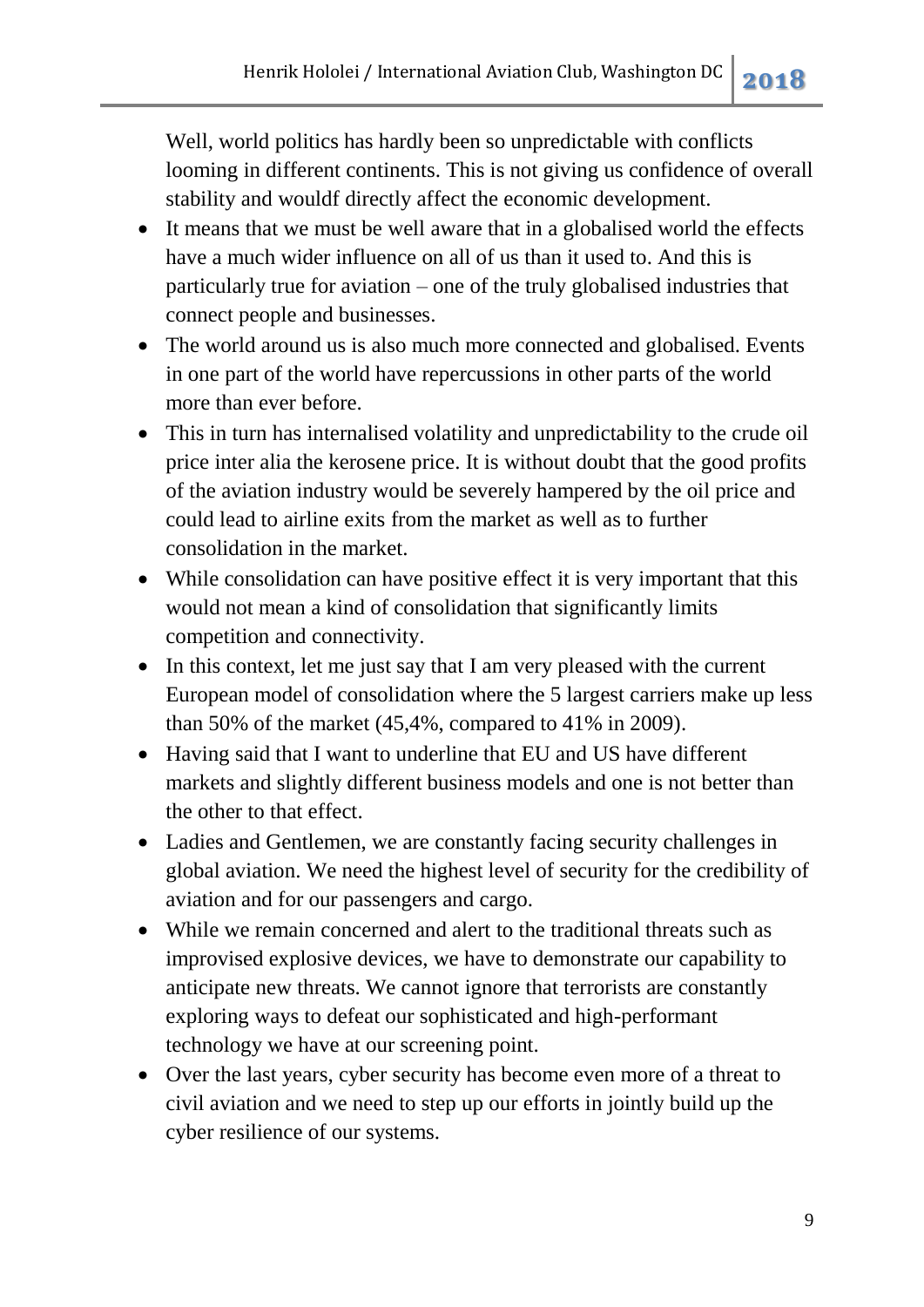- Today, we also have new concerns represented by chemical threat by the powder-like substances. Vigilance and proactivity are needed to enhance performance and detection of our technology. But it's not enough, and in addition educated and informed passengers may also significantly contribute delivering a higher level of security.
- At the same time, we must make sure that the physical and technical security measures would need to be proportionate. They should not cause unnecessary delays, hindering the smooth throughput. And last but not least, a high level of security means close cooperation with stakeholders airlines, airports and international partners
- We have a strong track record of co-operation in aviation security with One Stop Security from the US to Europe, mutual recognition in the area of cargo and the development of the policy regarding carriage of liquids, aerosols and gels (LAGs). This is all good proof that the US and EU aviation security regimes are equally robust and equivalent in their effectiveness.
- Let me stress how much I enjoy the excellent cooperation between European Commission and TSA and appreciate the professionalism as well as the close cooperation with Administrator Dave Pekoske and his predecessor Peter Neffenger. We have never experienced such a mutually engaging relationship and I really applaude this.
- Ladies and Gentlemen, environmental issues continue to play an important role in global aviation matters. The reduction of emissions is the licence to grow for the aviation sector and if all the positive forecasts come true, then the decarbonisation agenda will become even more important, as the fast growth also requires effective mitigating measures towards the environmental impact.
- After the political agreement on the first ever global sectorial agreement on CORSIA at the last ICAO Assembly, in ICAO we are now about to agree on its practicalities. All of us, including the industry, have worked together to lead us to where we are today. I am also very grateful to the US aviation community for their support and strong commitment to this cause.
- In addition to the CORSIA agreement, innovation and alternative fuels are important elements in this basket of decarbonisation measures. New fuelefficient aircraft and engines contribute to the environmental goals. We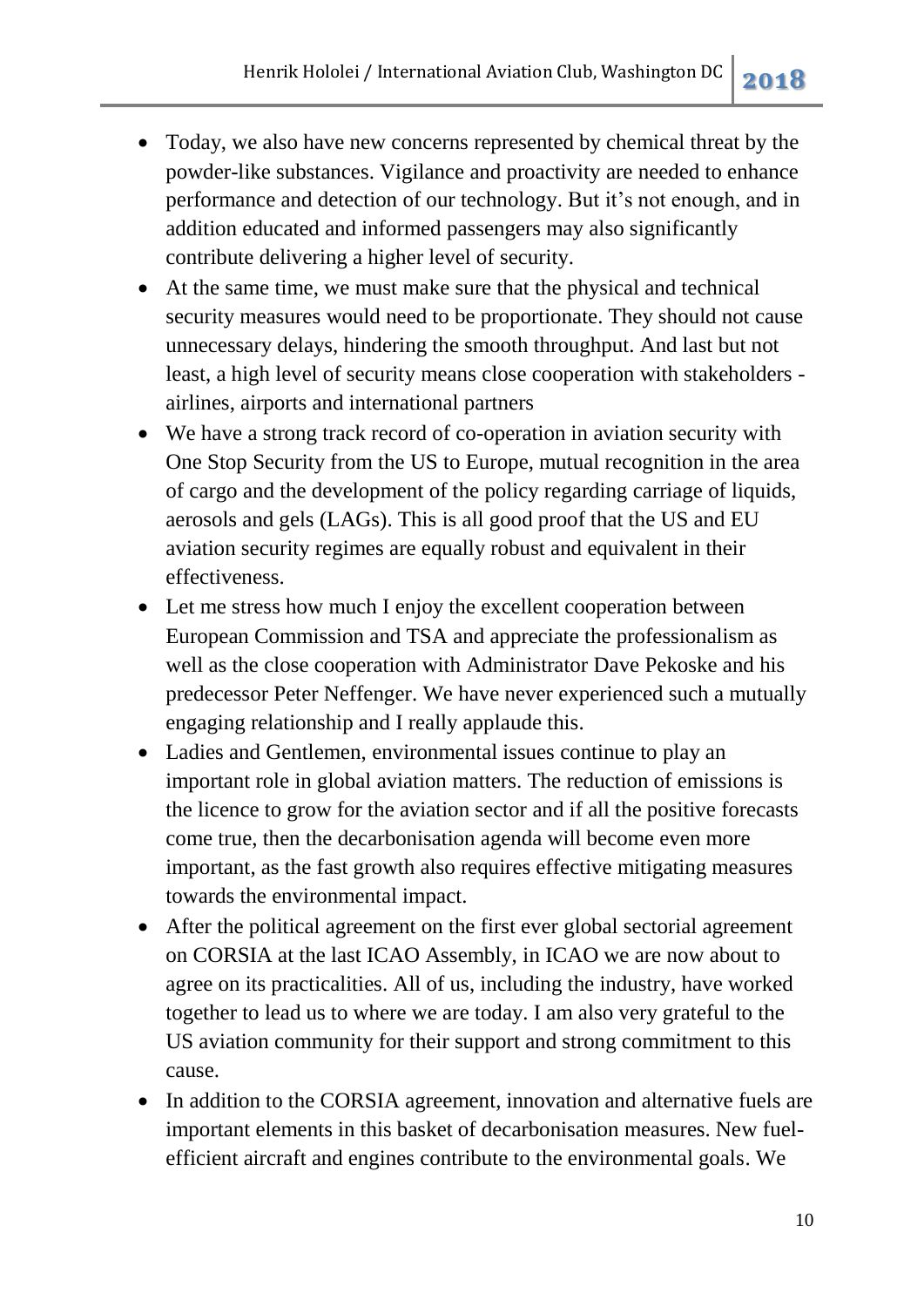are on the right path but we must make sure we constantly improve our performance.

- In the external aviation policy, Europe is proactively engaged in forging close relations with other key aviation partners around the world and is negotiating Comprehensive Air Transport Agreements that serve as the best guarantees for a truly holistic aviation relationship.
- Lately, we have made good progress in negotiations with ASEAN, Qatar, Turkey as well as Azerbaijan and we hope to conclude some of them still this year. Last year we finished and initialled negotiations with Armenia and Tunisia. We hope to open soon the negotiations with UAE and in the foreseeable future with Oman and Mexico.
- Talking about global aviation, it is essential to defend the integrity of the Chicago Convention and make sure that the international framework for civil aviation is respected and the highest level of safety is not put into question. It should not be tolerated that civil aviation is used for striving regional political aims.
- The aviation world as we knew it, dominated by US and Europe, is changing. China is set to become the largest global aviation market by the 2030s. That means that the domestic Chinese traffic is forecast to almost quadruple to 1.6bn passengers and by 2036 the domestic Chinese market will be stronger than the combined domestic US and intra-EU markets (together ca. 1.5bn passengers).
- Recent air traffic growth figures between China and Europe underpin this: in less than 10 years, Chinese carriers tripled their frequencies and during last three years more than doubled the number of routes.
- China is also actively expanding its aeronautical industry, with singleaisle and twin-aisle competitors to Airbus and Boeing in the pipeline. With such a growing aviation footprint, we should not be surprised if China will seek more influence in aviation, including in its regulatory leadership.
- This brings me back to my earlier point: our potentially diminishing leadership in global aviation and the strong need that the US and EU work closely together.
- Finally, unfortunately, I cannot avoid mentioning Brexit. I am sad about the fact that Brexit is more and more unavoidably becoming a reality. The